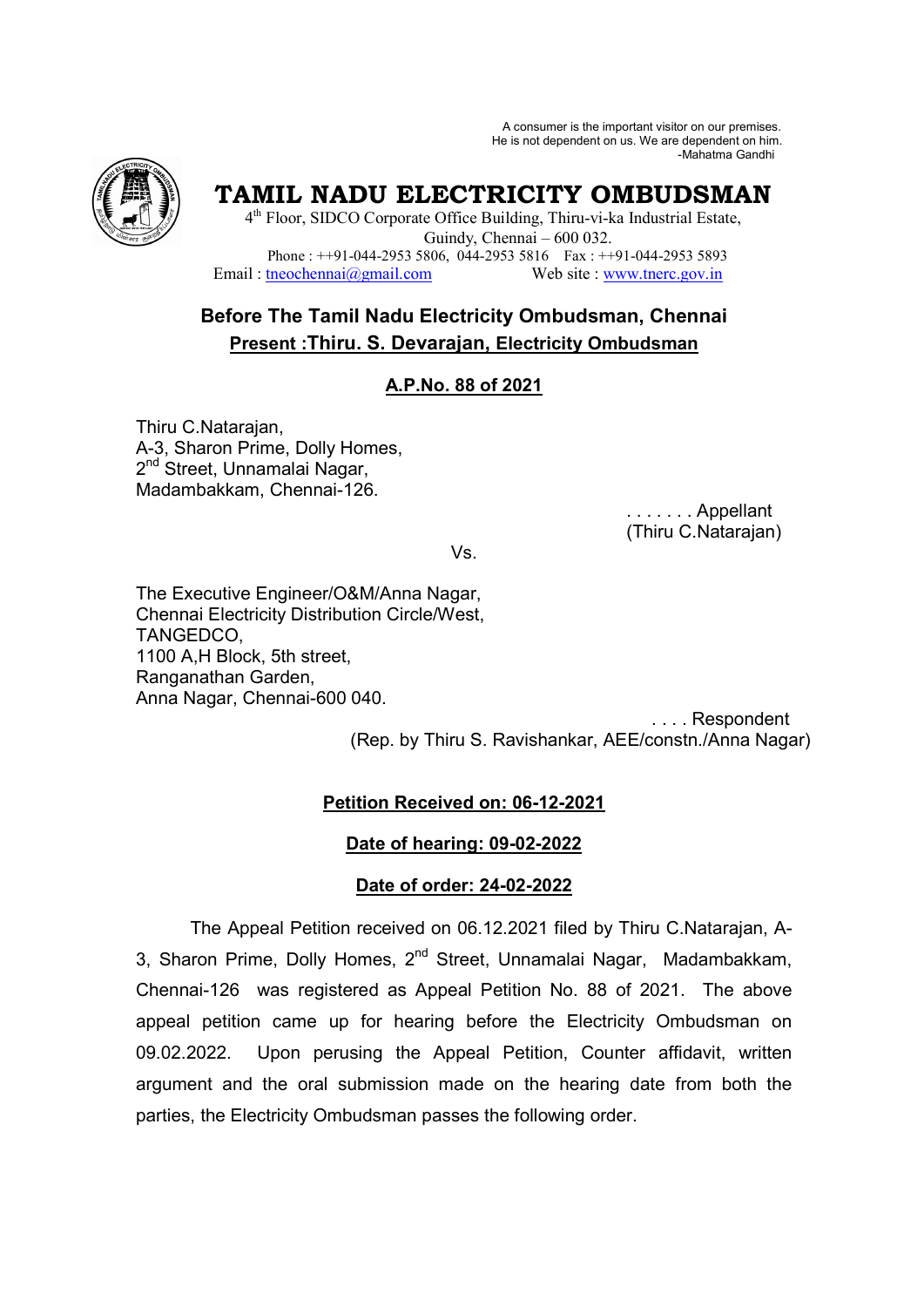# **ORDER**

# 1. **Prayer of the Appellant:**

The Appellant has prayed that the average billing assessment shall have to be made only for October 2019 as per TNERC Regulations 11(2) and to refund the excess amount paid by him.

# **2.0 Brief History of the case:**

2.1 The Appellant made a complaint to AE/O&M/Tiruvalleswarar as he has received a bill for an amount of Rs.2,449/- as arrears.

2.2 The AE/O&M/Tiruvalleswarar has replied that this is an average shortfall amount raised for the month of August & October 2019. The appellant has approached CGRF to assess the billing as per TNERC regulations.

2.3 The CGRF of Chennai EDC/West has issued an order dated 29.10.2021. Aggrieved over the order, the appellant has preferred this appeal petition before the Electricity Ombudsman.

# **3.0 Orders of the CGRF :**

3.1 The CGRF of Chennai Electricity Distribution Circle/West have issued its order on 29.10.2021. The relevant portion of the order is extracted below :-

# *"Order: (Operative portion)*

*As the average shortfall amount calculated by the Respondent in service connection No.162-024-118 considering TNERC Supply code 11(5) seems to be correct, it is not feasible of compliance to refund or adjust the amount paid by the petitioner."* 

# **4.0 Hearing held by the Electricity Ombudsman:**

4.1 To enable the Appellant and the Respondent to put forth their arguments,

a hearing was conducted on 09.02.2022 through video conferencing.

4.2 The Appellant Thiru C. Natarajan attended the hearing and put forth his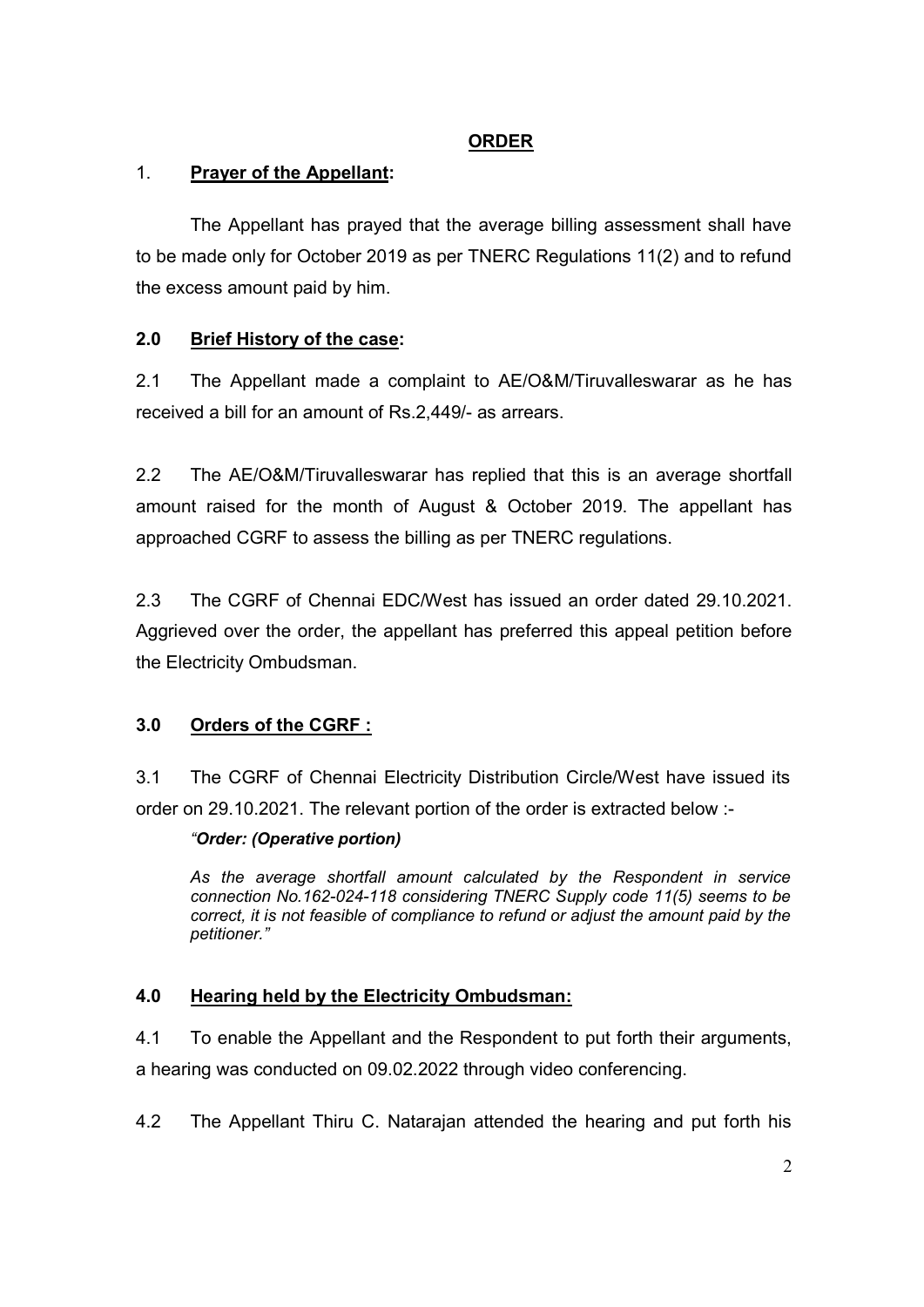arguments.

4.3 On behalf of the respondent Thiru S. Ravishankar, AEE/constn./Anna Nagar of Chennai Electricity Distribution Circle/West attended the hearing and put forth his arguments.

4.4 As the Electricity Ombudsman is the appellate authority, only the prayers which were submitted before the CGRF are considered for issuing order. Further the prayer which requires relief under the Regulations for CGRF and Electricity Ombudsman, 2004 alone are discussed hereunder.

#### **5.0 Arguments of the Appellant :**

5.1 The Appellant has stated that he received a bill for an amount of Rs.2,449/- described as 23100 a-CC arrears under slip no.1622021438 dt. 25.3.2021.

5.2 The Appellant has made a complaint No.71928121042021 dt. 24.1.2021 through TANGEDCO website to provide calculation sheet for arriving this amount.

5.3 The Appellant has stated that the AE/O&M /TWS has replied that this is an average shortfall amount raised for the month of August & October 2019 due to meter defective and the same was calculated based on TNERC regulations 11(2) taking into account of consumed units for the months of August & October 2018.

5.4 The Appellant has stated that he raised a complaint on 02.06.2021 stating that as per the TNERC norms 11(2), the average of the electricity supplied during the preceding four months to be assessed for the period of defective meter existence and how the consumed units for the month of August & October 2018 were assessed. The AE has replied that the assessment was made as per Tamilnadu Electricity Supply code 11(5) and also by taking seasonable bimonthly as base unit for average billing.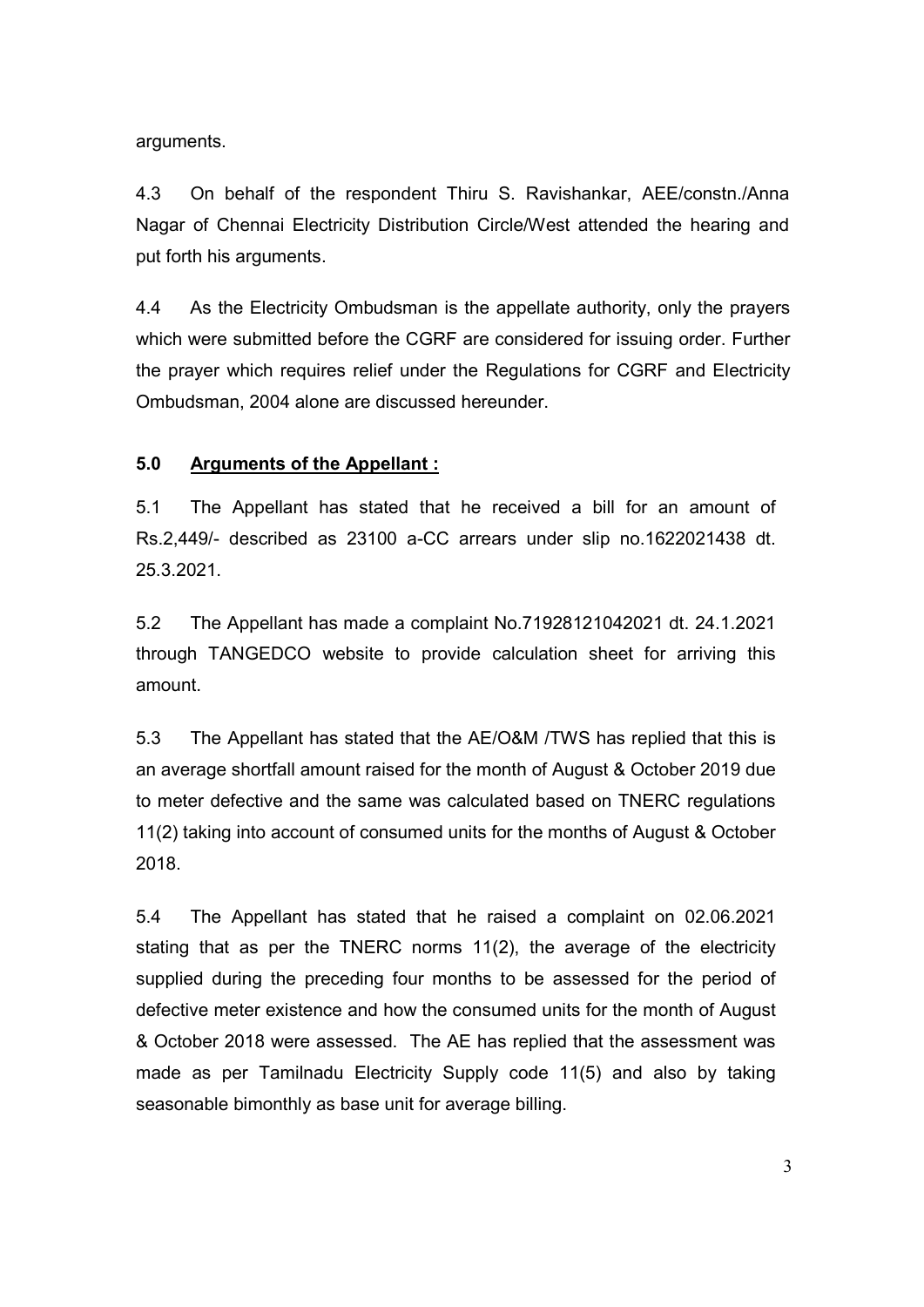5.5 The Appellant has raised a complaint on 17.08.2021 stating, by referring the terms of Tamilnadu Electricity Supply code 11(5), what were the conditions regard to use of electricity were differ during the period of preceding four months from the month of meter defective, which led to taking the base unit for average billing as August and October, 2018. And also asked to clarify the term "The seasonable bimonthly is taken as base unit for average billing" by the support of Tamilnadu Electricity Supply code. The AE has replied that the only genuine assessment has been done and the billing for August and October 2019 was correct.

5.6 The Appellant has submitted that there is no clarification about the "conditions of use of electricity were different". Different consumption cannot be taken as "different conditions of use of electricity" for rejecting his request. The consumption may differ and depends upon the number of persons occupied the house and the number of days the door is locked. Hence, same consumption cannot be expected for the preceding four months.

5.7 While the forum is taking the consumption for the month of 08/2019 as 410 units for lower consumption, it is not considered the consumption for the month of 06/2019 as it is 570 units, which is higher than the consumption for the month of 08/2019.

5.8 The Appellant has submitted that the consumption for the month of 10/2019 (295 units ) is calculated by TANGEDCO, since the meter reading was taken as zero on 26-10-2019 due to blank display of the meter.

5.9 The Appellant has submitted that taking into consideration of the above facts, it cannot be justified that the meter is defective by showing lower readings during the year of 2019. The readings for the months of 06/2019 and 08/2019 are to be treated as genuine.

5.10 Finally, the finding of the Forum that the meter would have been defective at any date during the month of October 2019 is accepted. Consequently, the Appellant requested to apply TNERC supply code 11 (2) and take the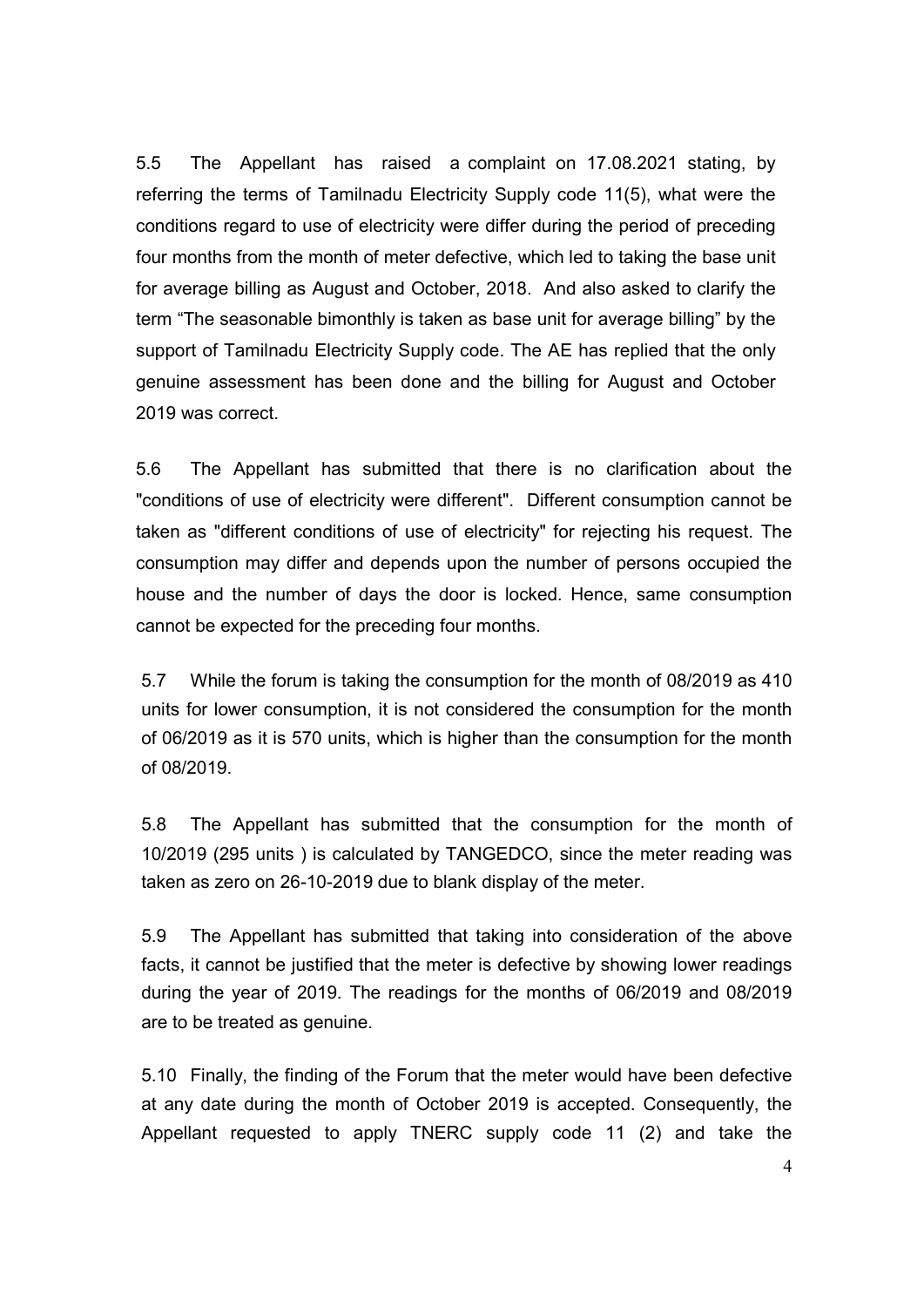consumption for the months of 06/2019 and 08/2019, which are 570 and 410 units respectively, for calculating the average units.

#### **6.0 Arguments of the Respondent:**

6.1 The Respondent has submitted that while scrutinizing the defective meter service by the Assessment Officer/ Division Office / Anna Nagar for the SC. No. 162-024-118 in the month of 10/2019 this average shortfall was made due to meter defective and new meter was changed on 04.11.2019 and average shortfall of amount Rs 2449/- was raised for the month of 08/2019 and 10/2019 and requested to pay the amount and the consumer Thiru. Natarajan has paid the amount on 19.04.2021 vide RT No.PGNINB29401470.

6.2 The Respondent has submitted that the consumer has filed a complaint No. 71928121042021 dt. 21.04.2021 and has given representation through CCMS dt 21.04.2021 stated that request to provide calculation sheet for which Respondent replied on 26.04.2021 due to less characters allowed on CCMS intimation was given in the short form As "Sir, taking 8/2018 and 10/2018 assessment as base and calculate average shortfall".

6.3 The AE/O&M/Thiruvalleswarar Nagar replied for Petition ID 405211930435 dt. 04.05.2021 stating that the average shortfall was calculated based on the TNERC regulation 11(2) taking in to account of consumption for the month of August and October 2018 alongwith detailed calculation sheet, as follows-

Base average taken as August 2018 - 570 Units October 2018 - 470 Units

 -------------- 1040/2 - Average 520 units

#### -------------- **Details of short levy is furnished below**

|              | To be billed |         | Already billed |         | Shortfall |
|--------------|--------------|---------|----------------|---------|-----------|
|              | units        | Amounts | units          | Amounts | Amount    |
| Month        |              | in Rs.  |                | in Rs.  | in Rs.    |
| 08/2019      | 520          | 1912    | 410            | 860     | 1052      |
| 10/2019      | 520          | 1912    | 295            | 515     | 1397      |
| Total to pay |              |         |                |         | 2449      |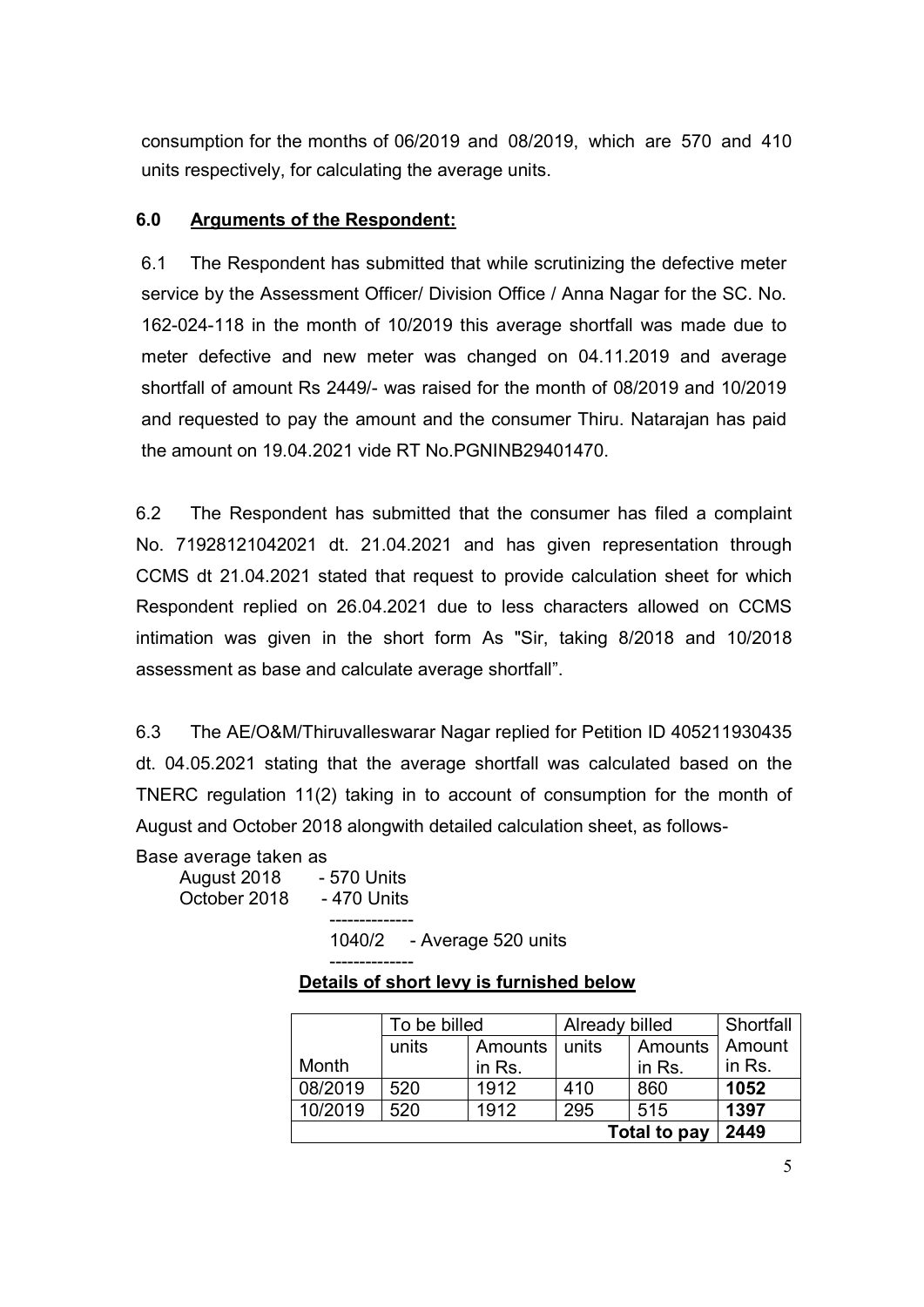A slip was raised on 25.03.2021 and the consumer paid the amount.

6.4 The Respondent has submitted that the average has been adopted with TNREC Supply Code Regulation 11(5), but in Assistant Engineer/O&M/ Thiruvalleswarar Nagar letter D. no. 58 dt. 13.05.2021 it was mentioned as 11(2) by oversight during typing. Since the usage depends on the seasonal variation such as Summer & Winter, the consumption pattern differs. Hence 11(5) was adopted and stated that "If the conditions in regard to use of electricity during the periods as mentioned above were different, assessment shall be made on the basis of any consecutive four months period during proceeding twelve months when the conditions of working were similar to those in the period covered by the billing".

6.5 Petition ID 2062111954466 on 02.06.2021 - stated that average shortfall should be adopted only based on 11(2) not as per 11(5). The Assistant Engineer/O&M/ Thiruvalleswarar Nagar replied that the above average shortfall was arrived as per 11 (5) due to variation of the consumption during that period and the same was appraised to consumer.

6.6 In petition ID 1708211613486 on 02.06.2017.08.2021 – the petitioner asked to clarify the term Seasonable bimonthly is taken as base unit for average billing. The Assistant Engineer/O&M/ Thiruvalleswarar Nagar replied that during the October 2019 the meter might got defective at any date; and reflecting the same in 10/2019 bill had a difference when comparing to the previous years. Hence the shortfall has been arrived. As per TNERC code 11 (5) any consecutive 4 months period may be taken to calculate the average; for genuine assessment, the same months were taken (i.e. 08/2018 and 10/2018) within the preceding 12 months for the 08/2019 and 10/2019 billing, is correct.

6.7 The Respondent has submitted that the variation in consumption pattern was verified with the consumer ledger and it reveals that adoption of regulation 11(5) is correct.

6.8 The Respondent has submitted that the consumption differs depends upon occupation of number of persons and door locked asserted by consumer is acceptable. The TNERC code 11(5) says that if the usage of electricity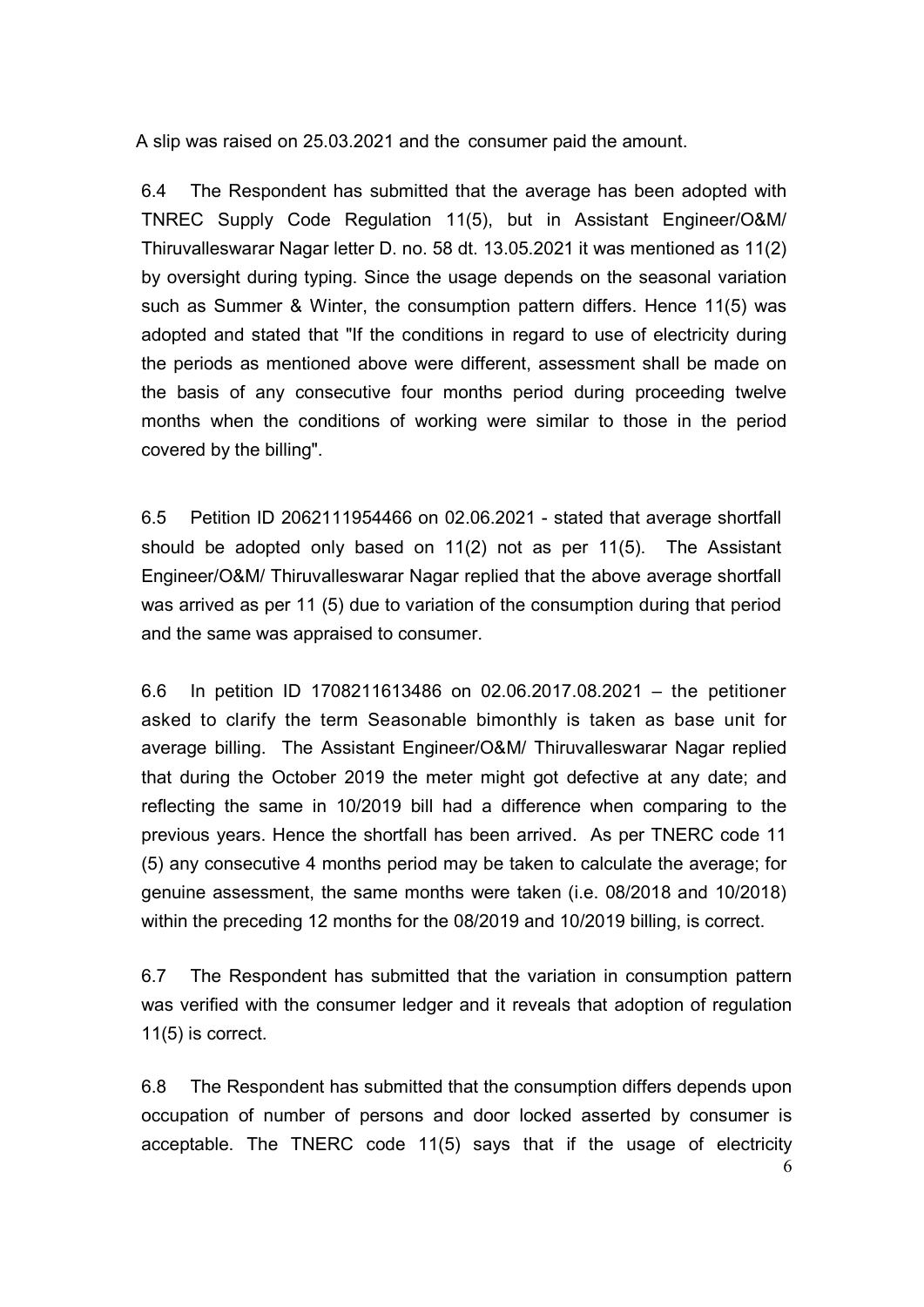consumption differs, the average can be adopted by taking any of the consecutive readings in one year.

6.9 The Respondent also stated that, hence for the variation in the usage consumption, average consumption arrived as per code 11(5). As stated by the consumer 6/2019 was treated as genuine, the average consumption not adopted for that month. As the meter defect was noted by the assessor during 10/2019, it was construed that the meter might be defective from 08/2019. Hence average was calculated only for 08/2019 and 10/2019.

#### **7.0 Findings of the Electricity Ombudsman:**

7.1 I have heard the arguments of both the appellant and the Respondent. Based on the arguments and the documents submitted by them, the following conclusion is arrived.

7.2 The Appellant has stated that the shortfall amount Rs.2,449/- claimed adopting regulation 11(5) of Tamil Nadu Electricity Supply Code is wrong and prayed to compute the shortfall for the meter defective period adopting regulation 11(2) of Tamil Nadu Electricity Supply Code. Further, argued that there is no clarification about the conditions of use of electricity were different for adopting Regulation 11(5). Hence prayed to adopt regulation 11(2) of the Supply Code and to refund the excess amount paid by him.

7.3 The Respondent has stated that the meter in the SC No. 162-024-118 found defective and there was no display while taking reading on 26.10.2019. Later, on scrutinizing the defective meter service by the Assessment officer of the Licensee the shortfall amount Rs.2,449/- was raised for the billing months 08/2019 and 10/2019 taking average of the current consumption recorded in the billing months 08/2018 and 10/2018 adopting Regualtion11(5) of Tamil Nadu Electricity Supply Code. The Respondent argued that the adoption of Regulation 11(5) is correct as the usage of electricity consumption differs and also based on the consumption pattern which was verified with the consumer ledger.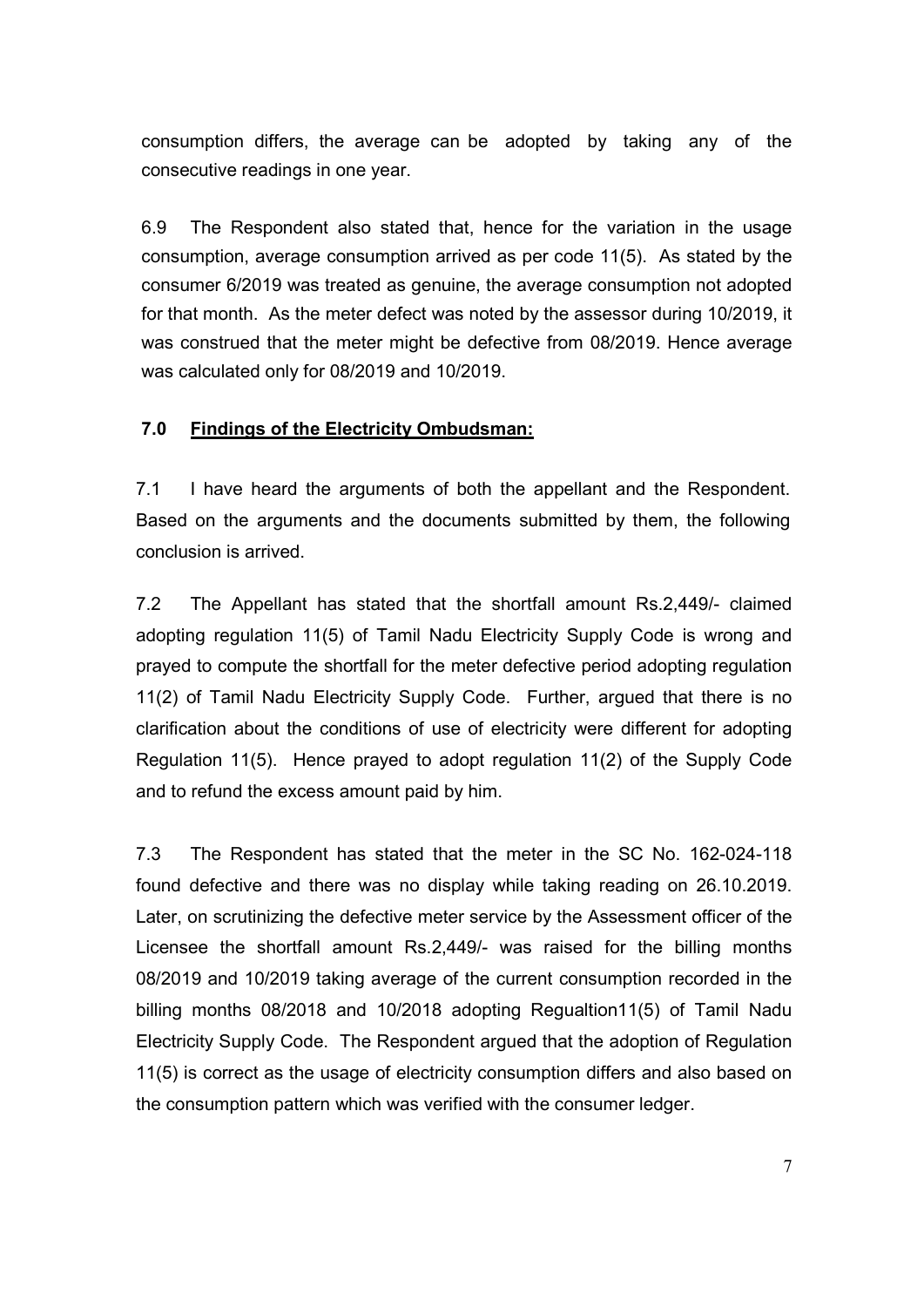7.4 In the absence of CMRI data, the meter defective period can be decided based on the data available in the consumer ledger only. It is seen from the consumer ledger that the CC reading has been recorded as 10830 Kwh and consumed energy is 410 units for the billing month 08/2019. The reading has been taken by the staff of the Licensee only on site inspection of the service connection on 29.08.2019 and the current consumption 410 units recorded for the billing month 08/2019 is considered to be correct and hence the licensee is not entitled to claim shortfall for the billing month 08/2019. Just because current consumption is low in the billing month 08/2019, the respondent can't assume that the meter is defective since the reading has been taken on site inspection when the meter display was healthy.

7.5 While taking current consumption reading on 26.10.2019 for the billing month 10/2019 the meter display failure has been noticed and recorded as meter defective. Hence the meter display could have failed only after 29.08.2019. Further, the meter has been replaced on 04.11.2019 and hence the meter defective period is considered to be from 30.08.2019 to 04.11.2019. Hence the Respondent is eligible to claim the shortfall for the meter defective period from 30.08.2019 to 04.11.2019 only. The Respondent has adopted Regulation 11(5) for arriving shortfall for the meter defective period but failed to state the specific reason justifying the adoption with valid documents. Hence I am of the view that the shortfall shall be calculated taking the current consumption recorded preceding four months of the meter defective billing month 10/2019 (two bimonthly 08/2019 & 06/2019) as per the Regulation 11(2) of the Tamil Nadu Supply Code.

7.6 In view of the above, the Respondent is directed to compute the shortfall for the meter defective period from 30.08.2019 to 04.11.2019 adopting Regulation 11(2) of the Tamil Nadu Electricity Supply Code and to refund the excess amount if any to the Appellant.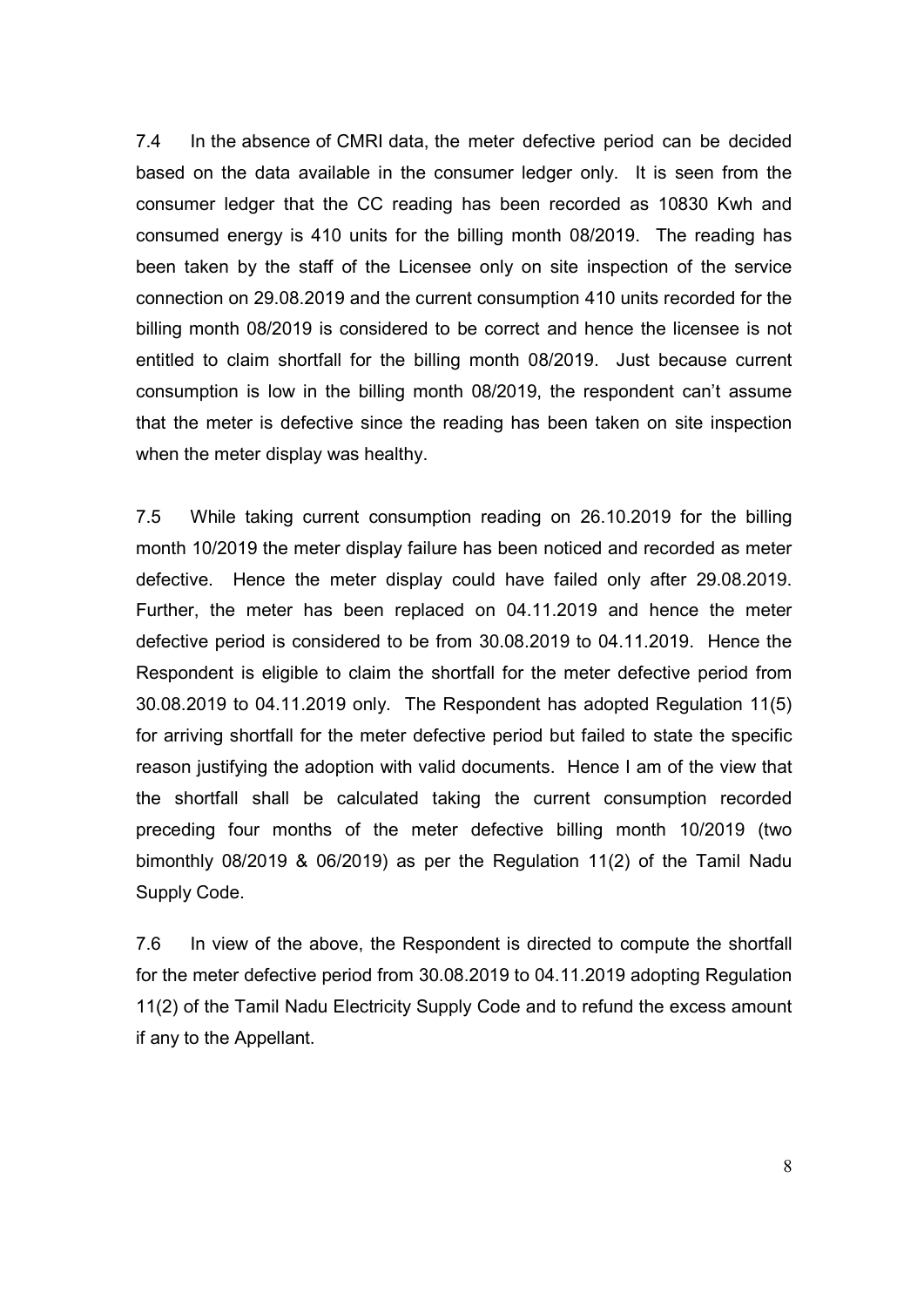#### **8.0 Conclusion:**

8.1 As per my findings in para 7.0 above, the Respondent is directed to compute the shortfall for the meter defective period from 30.08.2019 to 04.11.2019 adopting Regulation 11(2) of the Tamil Nadu Electricity Supply Code and to refund the excess amount if any to the Appellant within 30 days from the date of receipt of this order.

8.2 A compliance report shall be submitted to the Electricity Ombudsman within 45 days from the date of receipt of this order.

8.3 With the above findings the AP No. 88 of 2021 is finally disposed of by the Electricity Ombudsman. No costs.

> **(S. Devarajan)**  Electricity Ombudsman

"நுகர்வோர் இல்லையேல், நிறுவனம் இல்லை" "No Consumer, No Utility"

To

1. Thiru C.Natarajan, A-3, Sharon Prime, Dolly Homes, 2<sup>nd</sup> Street, Unnamalai Nagar, Madambakkam, Chennai-126.

2. The Executive Engineer/O&M/Anna Nagar, Chennai Electricity Distribution Circle/West, TANGEDCO, 1100 A,H Block, 5th street, Ranganathan Garden, Anna Nagar, Chennai-600 040.

3. The Superintending Engineer, The Superintending Engineer, Chennai Electricity Distribution Circle/West, TANGEDCO, Thirumangalam 110/33/11 KV SS Complex, Anna nagar, Chennai - 600 040.

4. The Chairman & Managing Director,  $-$  By Email TANGEDCO, NPKRR Maaligai, 144, Anna Salai, Chennai -600 002.